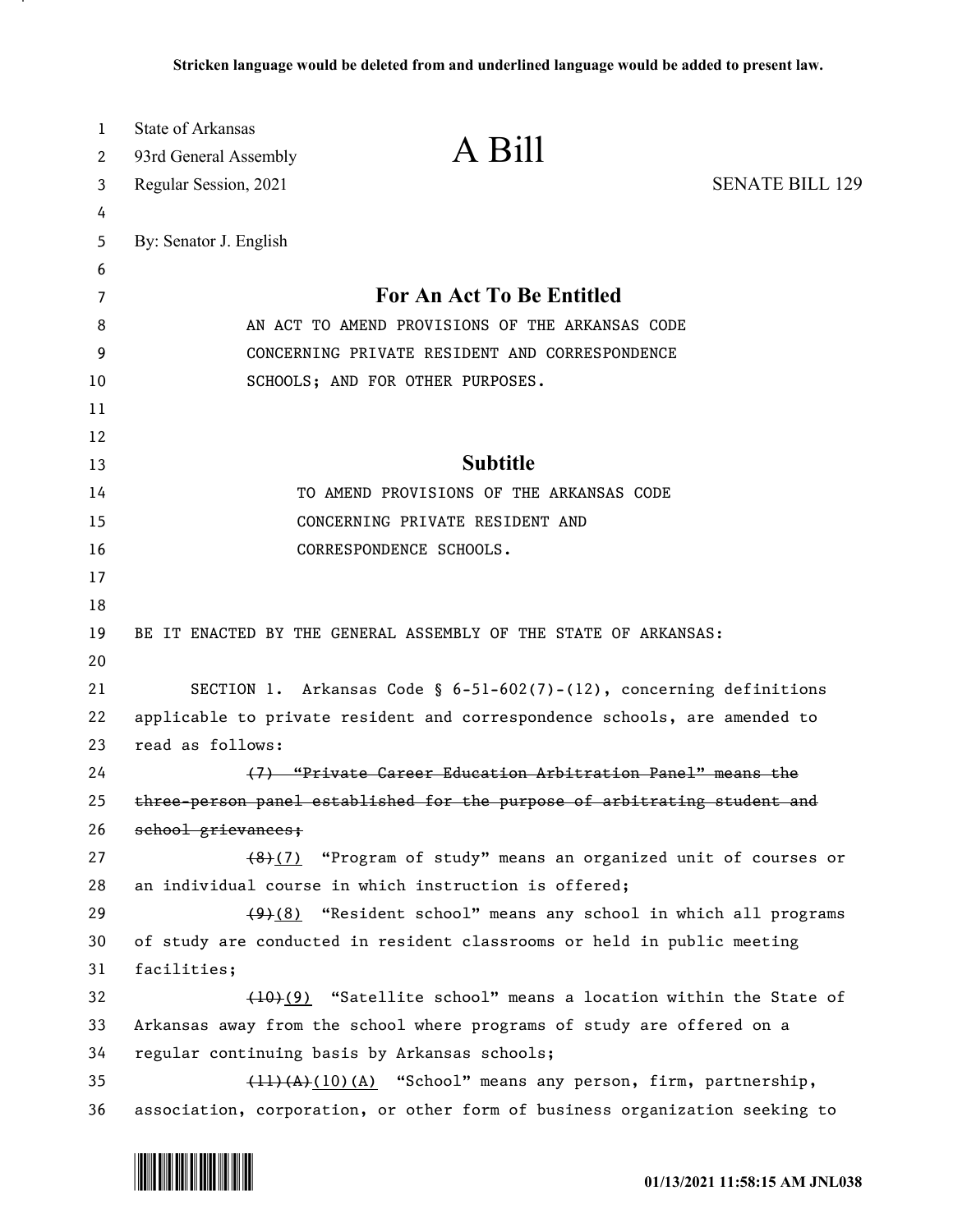do business or offering in the State of Arkansas resident or correspondence 2 training that leads to or enhances occupational qualifications, whether or not the institution is subject to the jurisdiction of the Arkansas Higher Education Coordinating Board under § 6-61-301. (B) "School" also means any firm, partnership, association, corporation, or other form of business organization that offers instruction in airframe or power plant mechanics. (C) "School" also means any firm, partnership, 9 association, corporation, or other form of business organization which that 10 offers training as preparation for passing exams which that may lead to employment. (D) "School" also means any firm, partnership, 13 association, corporation, or other form of business organization which that offers driver education training, excluding those courses taught motor vehicle violators pursuant to court order. (E) "School" does not mean include: 17 (i) a A program of instruction in yoga or in yoga- teacher training; or (ii) An institution that is subject to the jurisdiction of the Arkansas Higher Education Coordinating Board under § 6- 61-301; and  $(12)(11)$  "Student", or "enrollee", "trainee", or "pupil" means a 23 person who is seeking to enroll,  $o$   $\overline{r}$  who has been enrolled,  $o$   $\overline{r}$  who is sought for enrollment, or is seeking training or instruction, in a school as defined 25 in this subchapter section. SECTION 2. Arkansas Code § 6-51-604(a), concerning notice of possible violations, responses, and injunctions, is amended to read as follows: (a) In consultation with the State Board of Private Career Education 30 or its director acting for the board, if If the Division of Higher Education has probable cause to believe that a person, agent, group, or entity has committed any acts that would be in violation of this subchapter such as fraud, misrepresentation, or unethical practices, the division shall first give notice in writing by certified mail or in person to the agency or entity affected.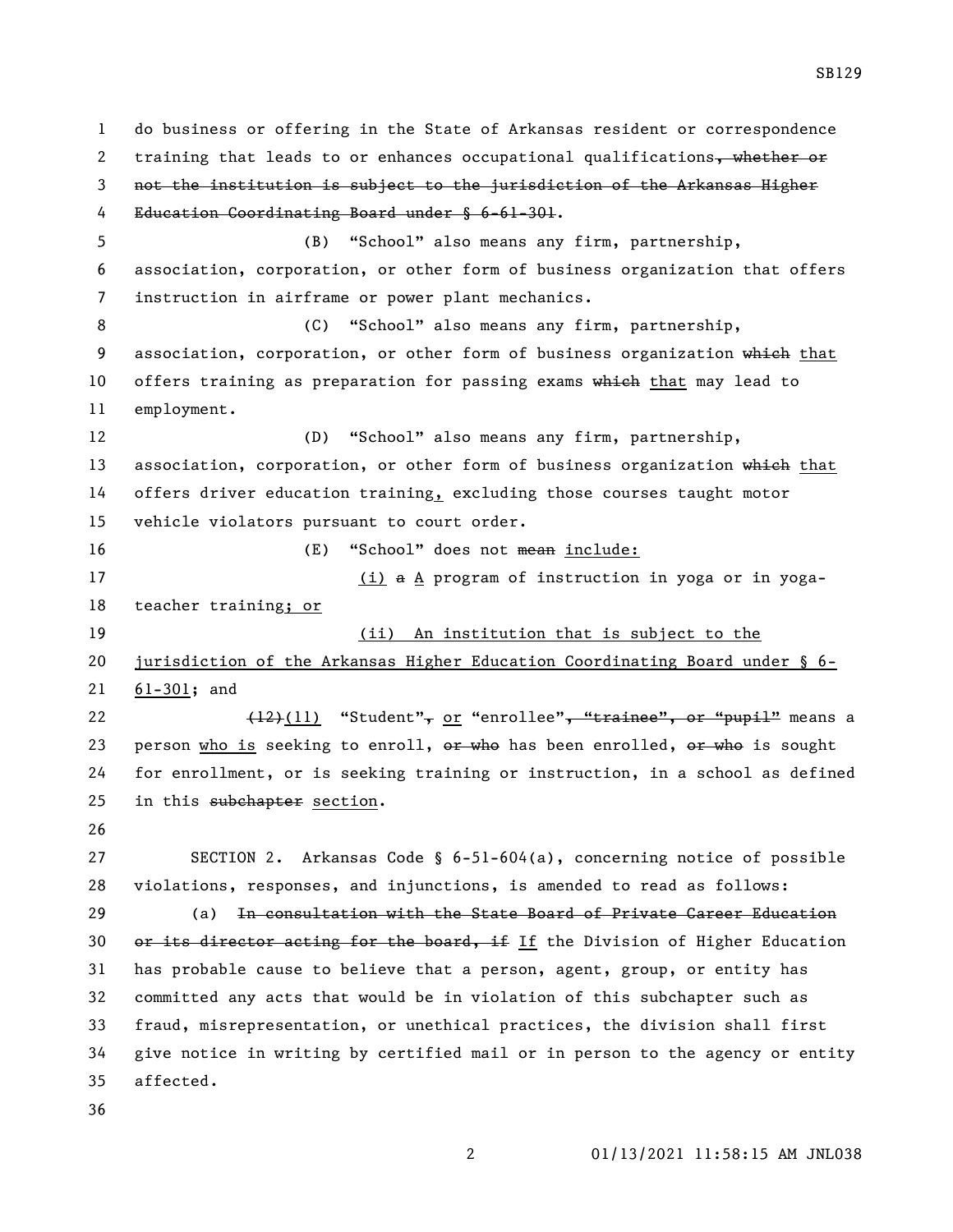SECTION 3. Arkansas Code § 6-51-605(b), concerning the State Board of Private Career Education, is amended to read as follows: (b)(1) The board may elect the necessary officers, acting by and through the Director of the Division of Higher Education. (2) In consultation with the board, the The Division of Higher Education shall have the sole authority to: 7 (1)(A) Approve all schools offering programs of study leading to or enhancing an occupational objective;  $\left(2\right)$  (B) Administer and enforce this subchapter; and  $\left(3\right)$  (C) Issue licenses to schools that have met the standards set forth for the purposes of this subchapter by the Division of Higher Education, including without limitation programs of study, adequate facilities, financial stability, qualified personnel, and legitimate operating practices. SECTION 4. Arkansas Code § 6-51-606(e), concerning school licenses generally, is repealed. (e)(1) If the division, after evaluating the school as to kind and type, is unable to make a determination regarding initial approval of a licensure application within sixty (60) days of receipt of the application and required documentation, it shall issue a temporary license valid for a 22 period of not more than  $six$  (6) months, pending an investigation. (2) If the investigation of the school under subdivision (e)(1) of this section does not reveal anything that justifies revoking or denying reissue of the temporary license, a license will be issued that will continue in force until the time of such expiration as a regular license. SECTION 5. Arkansas Code § 6-51-612(a), concerning penalties for operating a school without a license, is amended to read as follows: 30 (a) Any A person, an admissions representative, each member of any an 31 association of persons, or each officer of  $\frac{any}{a}$  corporation who opens and conducts a school, satellite school, or extension course site, as defined in 33 this subchapter, or an out-of-state school which offers to sell a program of study in Arkansas, without first having obtained a license required in this subchapter, shall be upon conviction is guilty of a misdemeanor punishable by 36 a fine of not less than one thousand dollars  $(\$1,000)$  nor more than five

01/13/2021 11:58:15 AM JNL038

SB129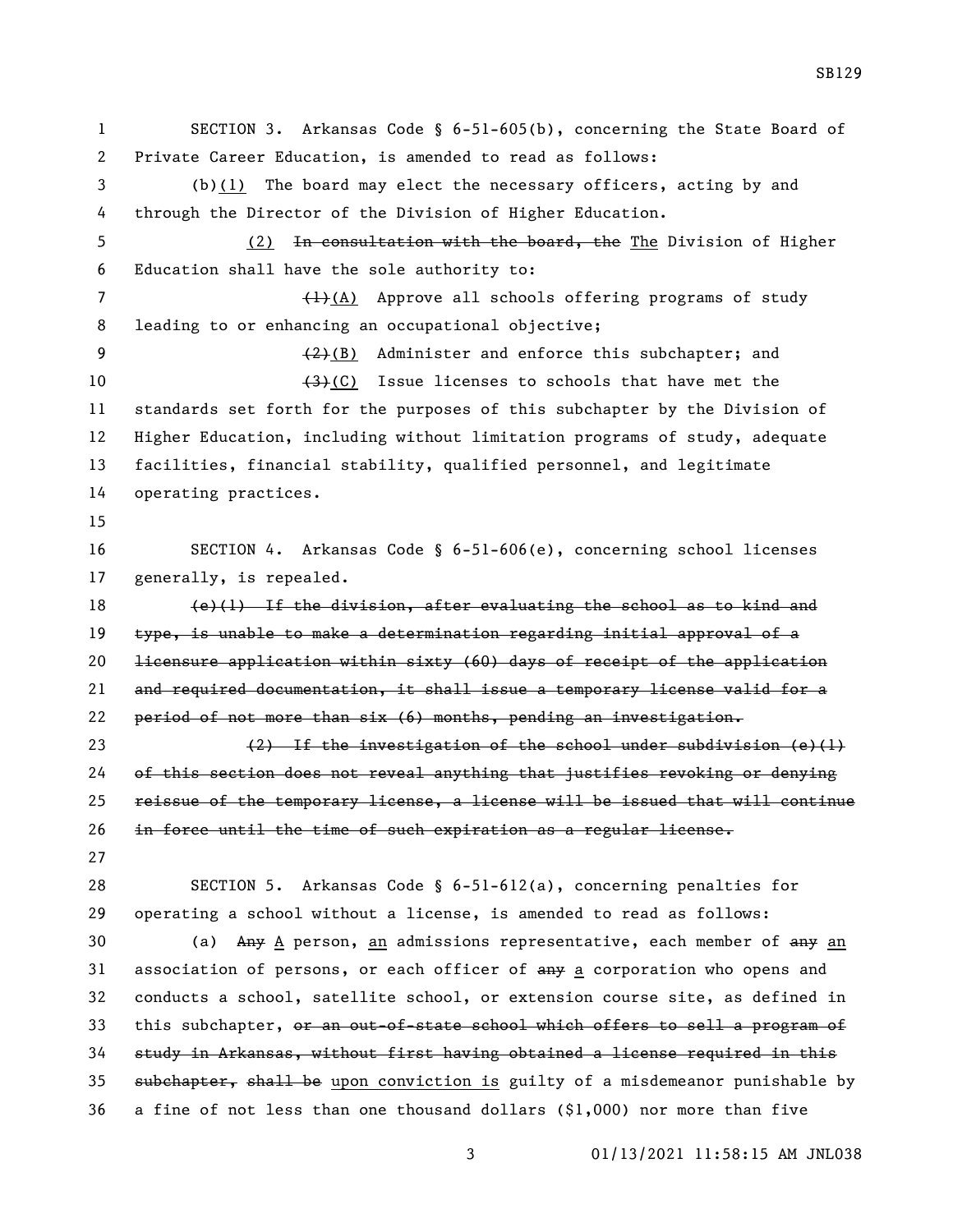thousand dollars (\$5,000) or thirty (30) days' imprisonment, or both, at the discretion of the court. SECTION 6. Arkansas Code § 6-51-616(b)-(f), concerning student grievance procedures, are amended to read as follows: (b)(1) All complaints shall be investigated, and attempts shall be made to resolve them informally. (2) If an informal resolution cannot be achieved, the aggrieved party may request a formal hearing to be held before the State Board of 10 Private Career Education Arbitration Panel. 11 (c) The aggrieved party may not pursue arbitration resolution before 12 the panel board if legal action has been filed. 13 (d) The request for arbitration must a hearing shall be in writing and filed with the director within one (1) year of completion of, or withdrawal from, the school. 16 (e) The written request for arbitration must a hearing shall name the parties involved and specific facts giving rise to the dispute. 18 (f) The ruling of the panel board shall be binding upon the parties. SECTION 7. Arkansas Code § 6-51-617 is amended to read as follows: 21 6-51-617. State Board of Private Career Education Arbitration Panel - Dispute resolution. 23 (a) The State Board of Private Career Education Arbitration Panel as 24 referenced in this section shall represent the sole authority to resolve 25 disputes between a student and sehools a school as to grievances relating to: (1) The failure of the school to perform agreements made with the student; or (2) An admissions representative's misrepresentations in enrolling the student. (b)(1) In consultation with the State Board of Private Career Education, the Director of the Division of Higher Education shall appoint the panel, which shall be composed of three (3) members. One (1) member shall be 33 from the school sector, and two  $(2)$  members shall be from the general public. (2) No member of the panel may serve for hearings which involve the member's school.

36  $\left\{\frac{e}{t}\right\}$  (b)(1) In resolving disputes, the panel board shall be exempt

SB129